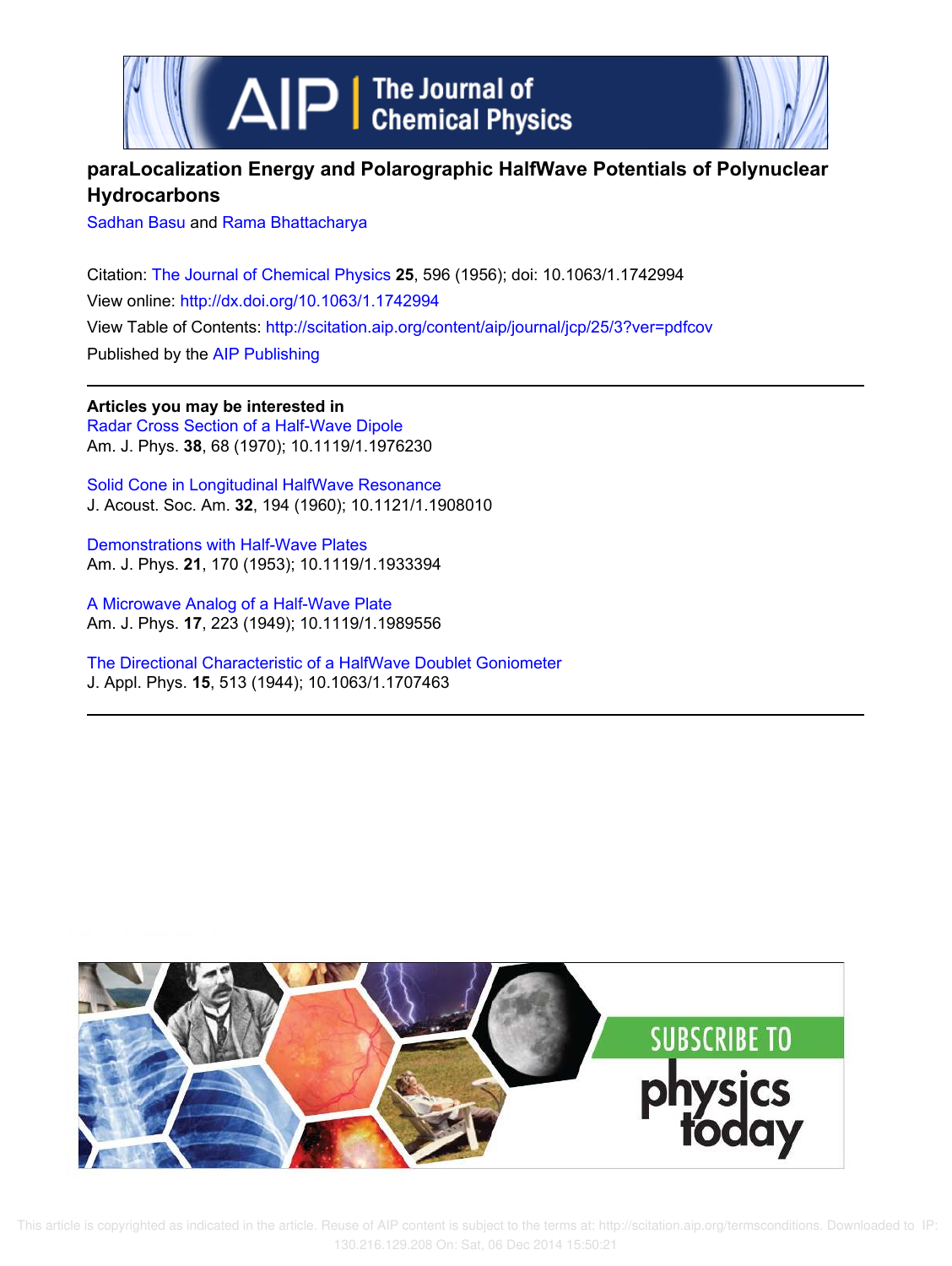

circular cross section  $R^2\pi$  which beam is perpendicular to the front surface of the cuvette and a parallel light beam of small cross section, emitted in the opposite direction to that of the excitation is observed from the luminescence radiation, then for the fluorescence intensity<sup>3</sup>  $I_{\lambda}$  on the middle of the irradiated surface of the cell

$$
I_{\lambda'} = \frac{\rho}{4\pi n^2} E_{\lambda 0} \cdot lk_{\lambda} f(\lambda') \frac{1 - \exp[-(k_{\lambda} + k_{\lambda'})L]}{(k_{\lambda} + k_{\lambda'})L} (1 + \kappa), \quad (1)
$$

where  $E_{\lambda 0}$  represents the intensity<sup>4</sup> of the exciting light on the front surface, *n* the refractive index,  $k_{\lambda}$  and  $k_{\lambda}$ , the absorption coefficients of the solution for the wavelengths of the excitation and observation, respectively,  $\eta$  the quantum yield, and  $\rho$  a factor taking into account the reflection losses.  $\kappa$  representing the intensity ratio of the secondary and primary fluorescence light is

$$
\kappa = \int_0^\infty \eta(\lambda'') f(\lambda'') M d\lambda'',
$$
  
\n
$$
M = \frac{\gamma}{2\alpha \beta} [1 - \exp(-(\alpha + \beta))]^{-1} \{ (\alpha + \beta) [1 - \exp(-\alpha)] \} \tag{2}
$$
  
\n
$$
\times [1 - \exp(-\beta)] [Ei(-m\gamma) - Ei(-\gamma)] + (\alpha + \beta)G(-\gamma) -\alpha G(-\beta - \gamma) - \beta G(-\alpha - \gamma) + [(\alpha + \beta)G(-\gamma) - \alpha G(\beta - \gamma) - \beta G(\alpha - \gamma)] \exp(-(\alpha + \beta)) \},
$$

with abbreviations  $\alpha = lk_{\lambda}$ ,  $\beta = lk_{\lambda'}$ ,  $\gamma = lk_{\lambda''}$ ,  $m = R/l$  and  $G(x)$  $=Ei(x)-\ln|x|$ . It was assumed that the total reflection at the limiting surfaces is eliminated. The influence of the tertiary, quaternary, etc., fluorescences may also be approximately considered when in (1), instead of  $1+\kappa$ ,  $1/(1-\kappa)$  is written. From Eq. (1) the true spectrum  $f(\lambda')$  required can approximately be determined if  $\kappa$  is calculated with the approximation  $f_0(\lambda')$  of  $f(\lambda')$ derived from (1) with  $\kappa=0$  and the value of  $\kappa$  obtained in this manner is substituted into (1).

In order to investigate experimentally the spectral effect of secondary fluorescence for a given case, the  $I_{\lambda}$ -s of an alkaline fluorescein solution of two different thicknesses were directly compared with a photoelectric equipment with a good approximation of the experimental conditions mentioned. (Data:  $l_1 = 0.10$  cm;  $l_2 = 1.00 \text{ cm}$ ;  $k_\lambda = k_{436 \text{ m}\mu} = 4.73$ .) If the secondary fluorescence had no effect (i.e., for  $\kappa=0$ ), then, according to (1), we should obtain for  $I_{\lambda'1}$  and  $I_{\lambda'2}$  measured at the two layer thicknesses:

$$
\left(\frac{I_2}{I_1}\right)^* = \frac{I_{\lambda/2}}{I_{\lambda/1}} \cdot \frac{1 - \exp[-(k_{\lambda} + k_{\lambda'})l_1]}{1 - \exp[-(k_{\lambda} + k_{\lambda'})l_2]} = 1,
$$

whereas the measurements give the curve illustrated in Fig. 1. However, taking into account the effect of the secondary, tertiary, etc., fluorescences the expression  $(I_2/I_1)^{**} = (I_2/I_1)^* \cdot 1 - \kappa_2/I - \kappa_1$ must be equal to 1 and this is actually fulfilled with good approximation (Fig. 1). For the calculations was used a spectral distribution of  $\eta$  corresponding to the investigations of Vavilov,<sup>6</sup> with  $\eta_{\text{max}}=0.74$ . The spectra  $f_{01}(\lambda')$  and  $f_{02}(\lambda')$  obtained in the case of the two thicknesses taking only the reabsorption into account differ according to Fig. 2 perceptibly from each other. If, however, the effect of the secondary fluorescence is taken into account the two spectra practically coincide, and therefore this spectrum (which is almost identical with  $f_{01}(\lambda')$  on Fig. 2) can be considered as the true spectrum required.

A more detailed report will be published in *Acta Physica Hungarica .* 

<sup>1</sup>Th. Förster, *Fluoreszenz Organischer Verbindungen* (Vandenhoeck und Ruprecht, Göttingen, 1951), pp. 35–42.<br>
<sup>2</sup>M. D. Galanin, Trudy Fiz. Inst. Akad. Nauk. S.S.S.R. Fiz. Inst. im.<br>
P. N. Lebedeva 5, 339 (1950).<br>
<sup>3</sup> Me

## **para-Localization Energy and Polarographic Half-Wave Potentials of Polynuclear Hydrocarbons**

SADHAN BASU AND RAMA BHATTACHARYA *Department of Chemistry, University College of Science, 92 Upper Circular Road, Calcutta* 9, *India*  (Received June 27, 1956)

 $\int_{-\pi}^{\pi}$  T has recently been shown by Basu<sup>1</sup> that the difference in the  $\pi$ -electron energy between the oxidized and the reduced form of an aromatic compound may be effectively correlated with the T has recently been shown by Basul that the difference in the  $\pi$ -electron energy between the oxidized and the reduced form oxidation-reduction potential of the system. In fact it is the  $\pi$ -electron energy difference between the parent compound and the transition complex which is the important variable portion of the free-energy change for the reaction, and as the geometric structure of the product and the transition complex is about the same the proposed calculation is justified. In this connection we may go a step further and state that the  $\pi$ -electron energy difference is the deciding factor in the reduction of aromatic compounds in general. Let us take the case of reduction at the dropping mercury electrode, It has been shown by Wawzonek and Laitinen' that a number of polynuclear hydrocarbons are electroreducible in 75% dioxan solution which contains 0.175 M tetrabutyl ammonium iodide. The polarogram consists of one sharp wave corresponding to a two-electron addition step. The process also resembles the reduction of these compounds by alkali metals and alcohol. Since it is an established fact that in the latter case the hydrogen addition takes place at para-positions of the compound, we may assume that in the polarographic reduction, the two-electron, two-proton addition process takes place at the para-positions too. The  $\pi$ -electron energy difference in the reduction will therefore be the same as the formation of adduct involving the localization of two electrons at *para*-positions to form two  $\sigma$  C-C bonds. This energy quantity has been defined as  $para$ -localization energy  $(P)$ and calculated for a number of aromatic compounds by Brown<sup>3</sup> using the LCAO MO method and by Basu' using the FE MO method. So if the views we are advocating be justified then the

TABLE 1.

| Compounds                | Positions | $P(-\beta)^a$ | $E_1$ vs S.C.E.b |  |
|--------------------------|-----------|---------------|------------------|--|
| Naphthalene              | 1:4       | 4.00          | 2.50             |  |
| Anthracene               | 9:10      | 3.31          | 1.94             |  |
| Phenanthrene             | 1:4       | 3.77          | 2.46             |  |
| 1:2-Benzanthracene       | 5:10      | 3.41          | 2.03             |  |
| 1:2-5:6-Dibenzanthracene | 5:10      | 3.51          | 2.07             |  |
| Biphenyl                 | 1:4       | 4.38          | 2.70             |  |

**a. See reference 3.**  <sup>b</sup>**See reference 2.**